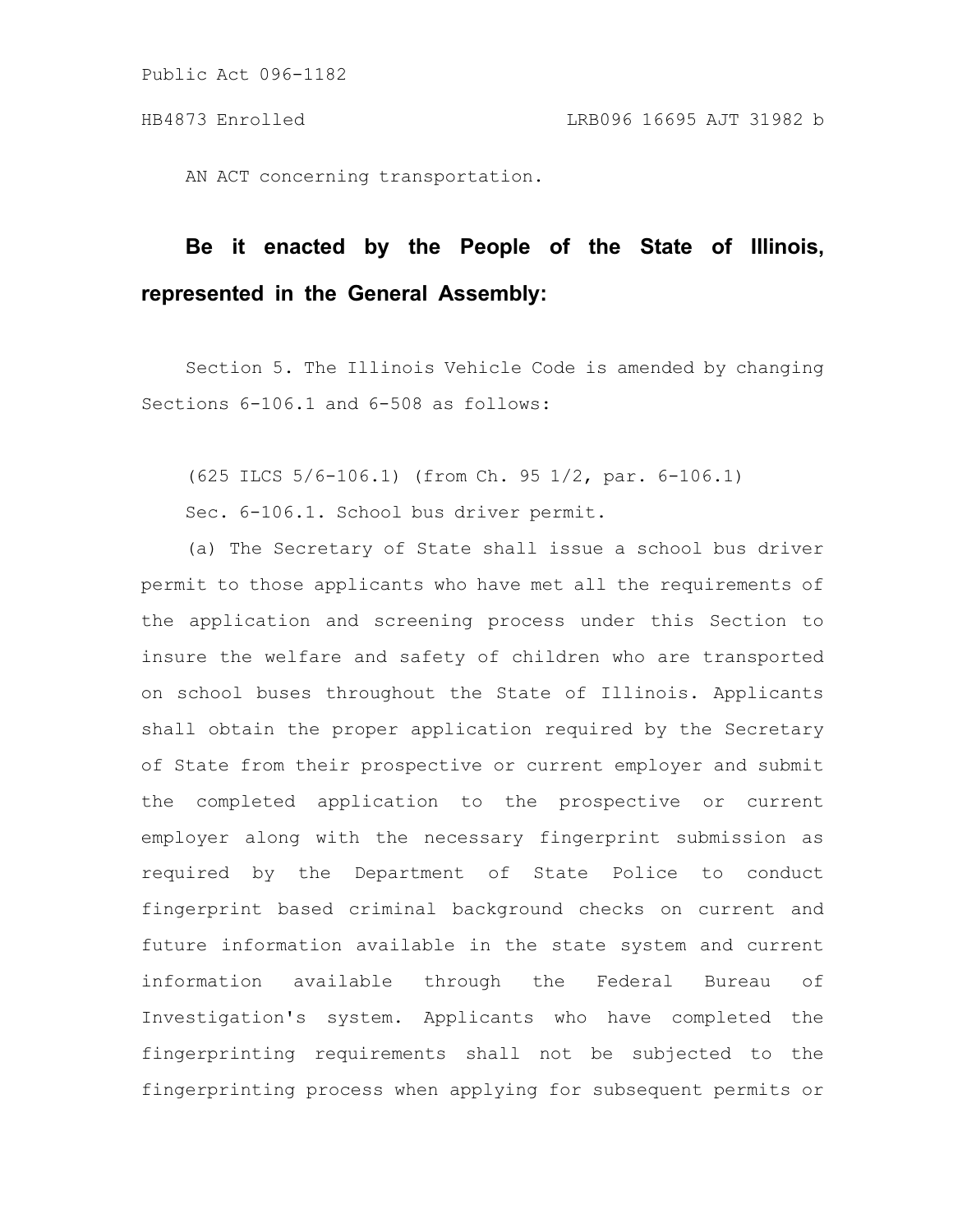# HB4873 Enrolled LRB096 16695 AJT 31982 b

submitting proof of successful completion of the annual refresher course. Individuals who on the effective date of this Act possess a valid school bus driver permit that has been previously issued by the appropriate Regional School Superintendent are not subject to the fingerprinting provisions of this Section as long as the permit remains valid and does not lapse. The applicant shall be required to pay all related application and fingerprinting fees as established by rule including, but not limited to, the amounts established by the Department of State Police and the Federal Bureau of Investigation to process fingerprint based criminal background investigations. All fees paid for fingerprint processing services under this Section shall be deposited into the State Police Services Fund for the cost incurred in processing the fingerprint based criminal background investigations. All other fees paid under this Section shall be deposited into the Road Fund for the purpose of defraying the costs of the Secretary of State in administering this Section. All applicants must:

1. be 21 years of age or older;

2. possess a valid and properly classified driver's license issued by the Secretary of State;

3. possess a valid driver's license, which has not been revoked, suspended, or canceled for 3 years immediately prior to the date of application, or have not had his or her commercial motor vehicle driving privileges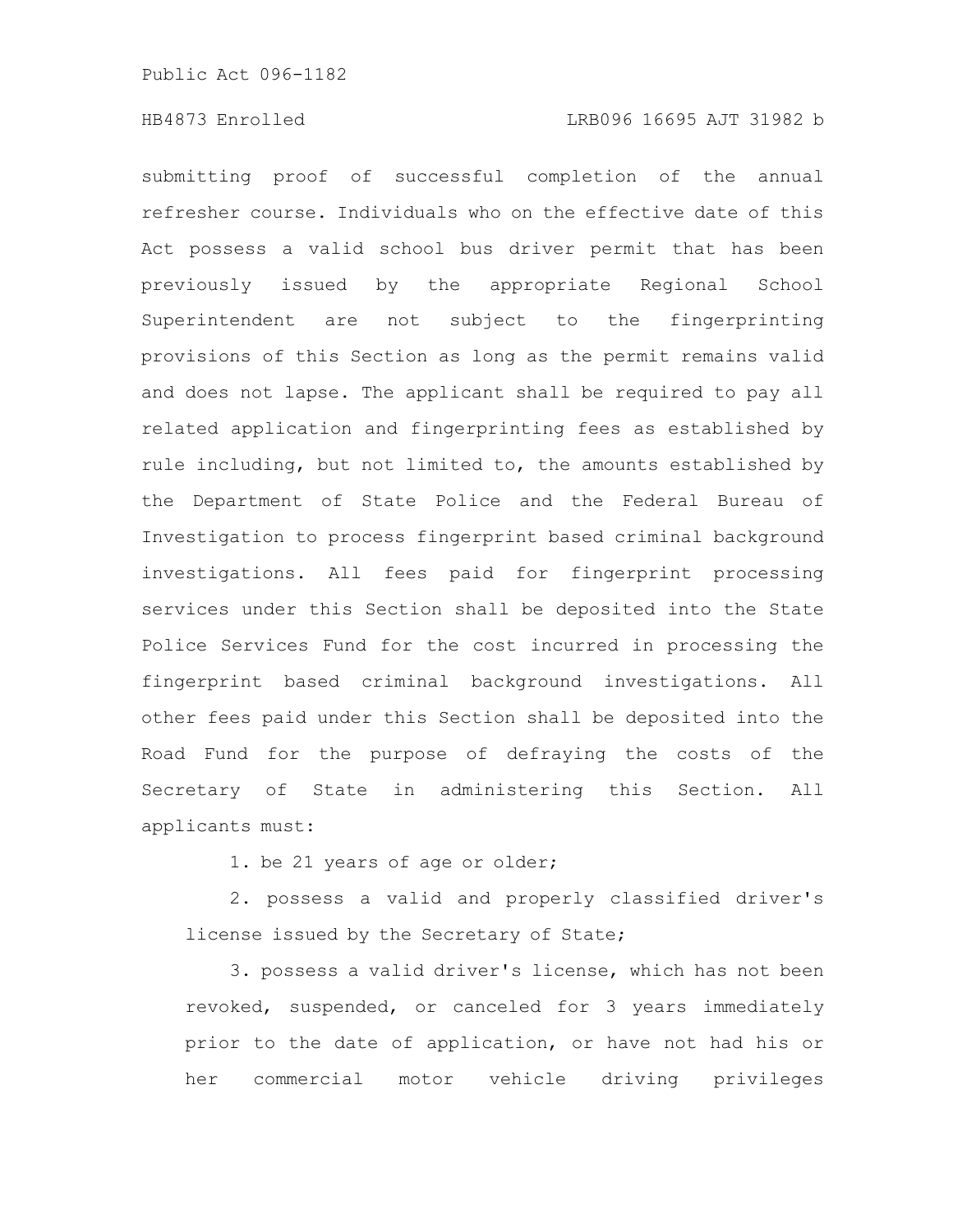disqualified within the 3 years immediately prior to the date of application;

4. successfully pass a written test, administered by the Secretary of State, on school bus operation, school bus safety, and special traffic laws relating to school buses and submit to a review of the applicant's driving habits by the Secretary of State at the time the written test is given;

5. demonstrate ability to exercise reasonable care in the operation of school buses in accordance with rules promulgated by the Secretary of State;

6. demonstrate physical fitness to operate school buses by submitting the results of a medical examination, including tests for drug use for each applicant not subject to such testing pursuant to federal law, conducted by a licensed physician, an advanced practice nurse who has a written collaborative agreement with a collaborating physician which authorizes him or her to perform medical examinations, or a physician assistant who has been delegated the performance of medical examinations by his or her supervising physician within 90 days of the date of application according to standards promulgated by the Secretary of State;

7. affirm under penalties of perjury that he or she has not made a false statement or knowingly concealed a material fact in any application for permit;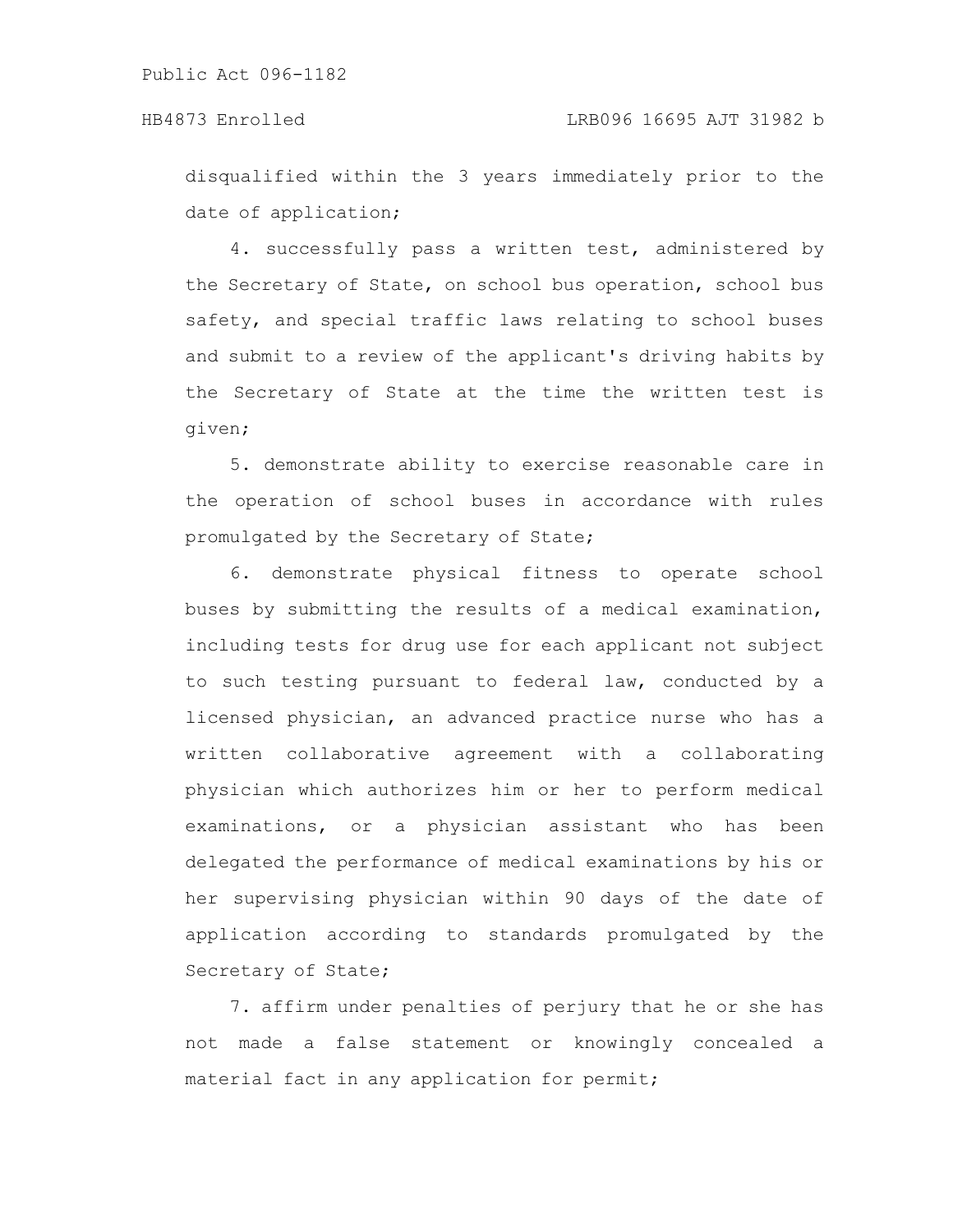# HB4873 Enrolled LRB096 16695 AJT 31982 b

8. have completed an initial classroom course, including first aid procedures, in school bus driver safety as promulgated by the Secretary of State; and after satisfactory completion of said initial course an annual refresher course; such courses and the agency or organization conducting such courses shall be approved by the Secretary of State; failure to complete the annual refresher course, shall result in cancellation of the permit until such course is completed;

9. not have been convicted of 2 or more serious traffic offenses, as defined by rule, within one year prior to the date of application that may endanger the life or safety of any of the driver's passengers within the duration of the permit period;

10. not have been convicted of reckless driving, driving while intoxicated, or reckless homicide resulting from the operation of a motor vehicle within 3 years of the date of application;

11. not have been convicted of committing or attempting to commit any one or more of the following offenses: (i) those offenses defined in Sections 8-1.2, 9-1, 9-1.2, 9-2, 9-2.1, 9-3, 9-3.2, 9-3.3, 10-1, 10-2, 10-3.1, 10-4, 10-5,  $10-5.1$ ,  $10-6$ ,  $10-7$ ,  $10-9$ ,  $11-6$ ,  $11-6.5$ ,  $11-6.6$ ,  $11-9$ ,  $11-9.1$ ,  $11-9.3$ ,  $11-9.4$ ,  $11-14$ ,  $11-14.1$ ,  $11-15$ ,  $11-15.1$ 11-16, 11-17,  $11-17$ , 11-18,  $11-18$ , 11-19, 11-19.1, 11-19.2, 11-20, 11-20.1, 11-20.3, 11-21, 11-22, 11-23,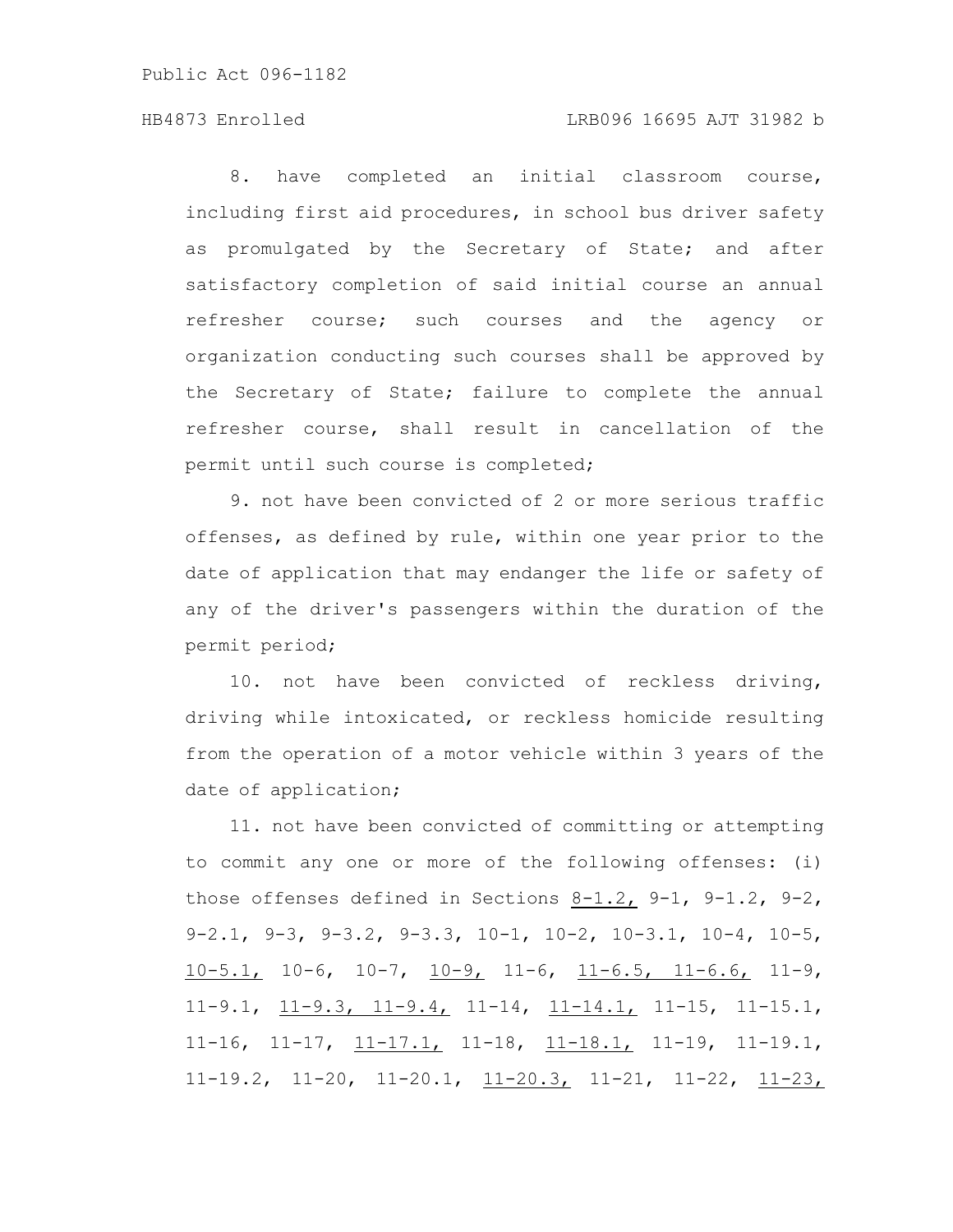$11-24$ ,  $11-25$ ,  $11-26$ ,  $12-2.6$ ,  $12-3.1$ ,  $12-4$ ,  $12-4.1$ ,  $12-4.2$ , 12-4.2-5, 12-4.3, 12-4.4, 12-4.5, 12-4.6, 12-4.7, 12-4.9, 12-6, 12-6.2, 12-7.1, 12-7.3, 12-7.4, 12-7.5, 12-11, 12-13, 12-14, 12-14.1, 12-15, 12-16, 12-16.2, 12-21.5, 12-21.6, 12-33, 16-16, 16-16.1, 18-1, 18-2, 18-3, 18-4, 18-5, 20-1, 20-1.1, 20-1.2, 20-1.3, 20-2, 24-1, 24-1.1, 24-1.2, 24-1.2-5, 24-1.6, 24-1.7, 24-2.1, 24-3.3, 24-3.5,  $31A-1$ ,  $31A-1.1$ ,  $\frac{and}{33A-2}$ , and  $33D-1$ , and in subsection (b) of Section 8-1, and in subsection (a) and subsection (b), clause (1), of Section 12-4, and in subsection (A), clauses (a) and  $(b)$ , of Section 24-3, and those offenses contained in Article 29D of the Criminal Code of 1961; (ii) those offenses defined in the Cannabis Control Act except those offenses defined in subsections (a) and (b) of Section 4, and subsection (a) of Section 5 of the Cannabis Control Act; (iii) those offenses defined in the Illinois Controlled Substances Act; (iv) those offenses defined in the Methamphetamine Control and Community Protection Act; (v) any offense committed or attempted in any other state or against the laws of the United States, which if committed or attempted in this State would be punishable as one or more of the foregoing offenses; (vi) the offenses defined in Section 4.1 and 5.1 of the Wrongs to Children Act; and (vii) those offenses defined in Section 6-16 of the Liquor Control Act of 1934; and (viii) those offenses defined in the Methamphetamine Precursor Control Act.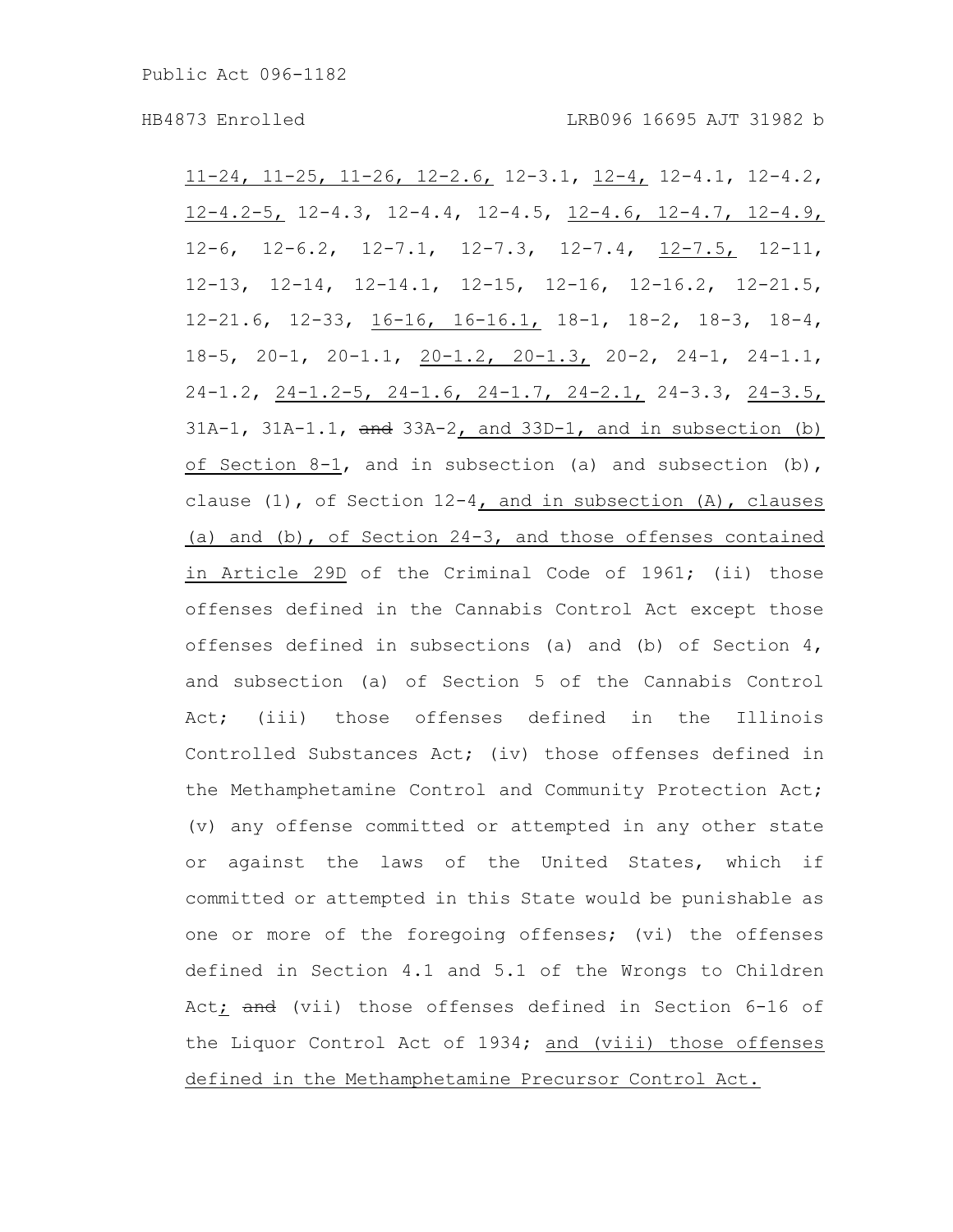# HB4873 Enrolled LRB096 16695 AJT 31982 b

12. not have been repeatedly involved as a driver in motor vehicle collisions or been repeatedly convicted of offenses against laws and ordinances regulating the movement of traffic, to a degree which indicates lack of ability to exercise ordinary and reasonable care in the safe operation of a motor vehicle or disrespect for the traffic laws and the safety of other persons upon the highway;

13. not have, through the unlawful operation of a motor vehicle, caused an accident resulting in the death of any person; and

14. not have, within the last 5 years, been adjudged to be afflicted with or suffering from any mental disability or disease.

(b) A school bus driver permit shall be valid for a period specified by the Secretary of State as set forth by rule. It shall be renewable upon compliance with subsection (a) of this Section.

(c) A school bus driver permit shall contain the holder's driver's license number, legal name, residence address, zip code, social security number and date of birth, a brief description of the holder and a space for signature. The Secretary of State may require a suitable photograph of the holder.

(d) The employer shall be responsible for conducting a pre-employment interview with prospective school bus driver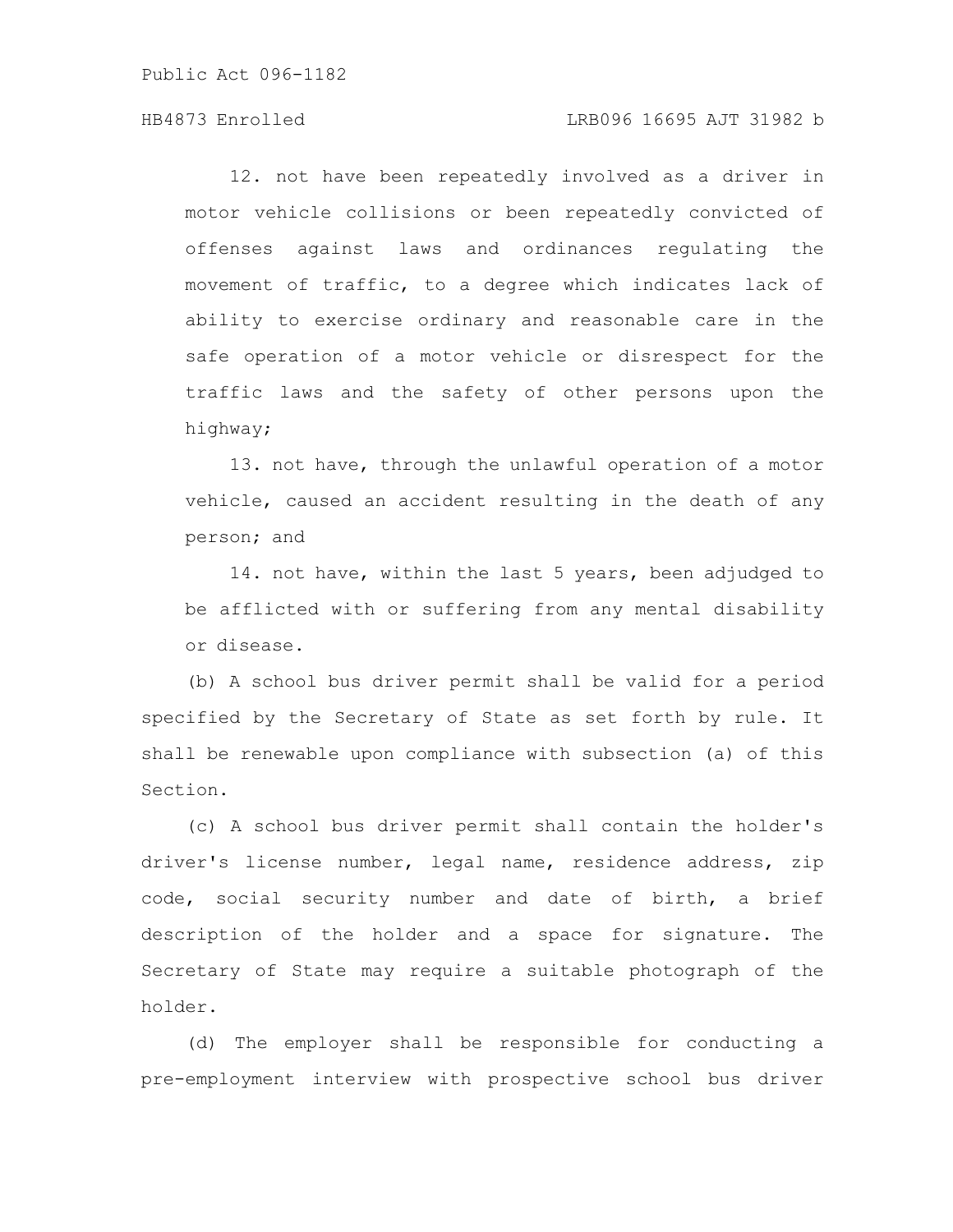# HB4873 Enrolled LRB096 16695 AJT 31982 b

candidates, distributing school bus driver applications and medical forms to be completed by the applicant, and submitting the applicant's fingerprint cards to the Department of State Police that are required for the criminal background investigations. The employer shall certify in writing to the Secretary of State that all pre-employment conditions have been successfully completed including the successful completion of an Illinois specific criminal background investigation through the Department of State Police and the submission of necessary fingerprints to the Federal Bureau of Investigation for criminal history information available through the Federal Bureau of Investigation system. The applicant shall present the certification to the Secretary of State at the time of submitting the school bus driver permit application.

(e) Permits shall initially be provisional upon receiving certification from the employer that all pre-employment conditions have been successfully completed, and upon successful completion of all training and examination requirements for the classification of the vehicle to be operated, the Secretary of State shall provisionally issue a School Bus Driver Permit. The permit shall remain in a provisional status pending the completion of the Federal Bureau of Investigation's criminal background investigation based upon fingerprinting specimens submitted to the Federal Bureau of Investigation by the Department of State Police. The Federal Bureau of Investigation shall report the findings directly to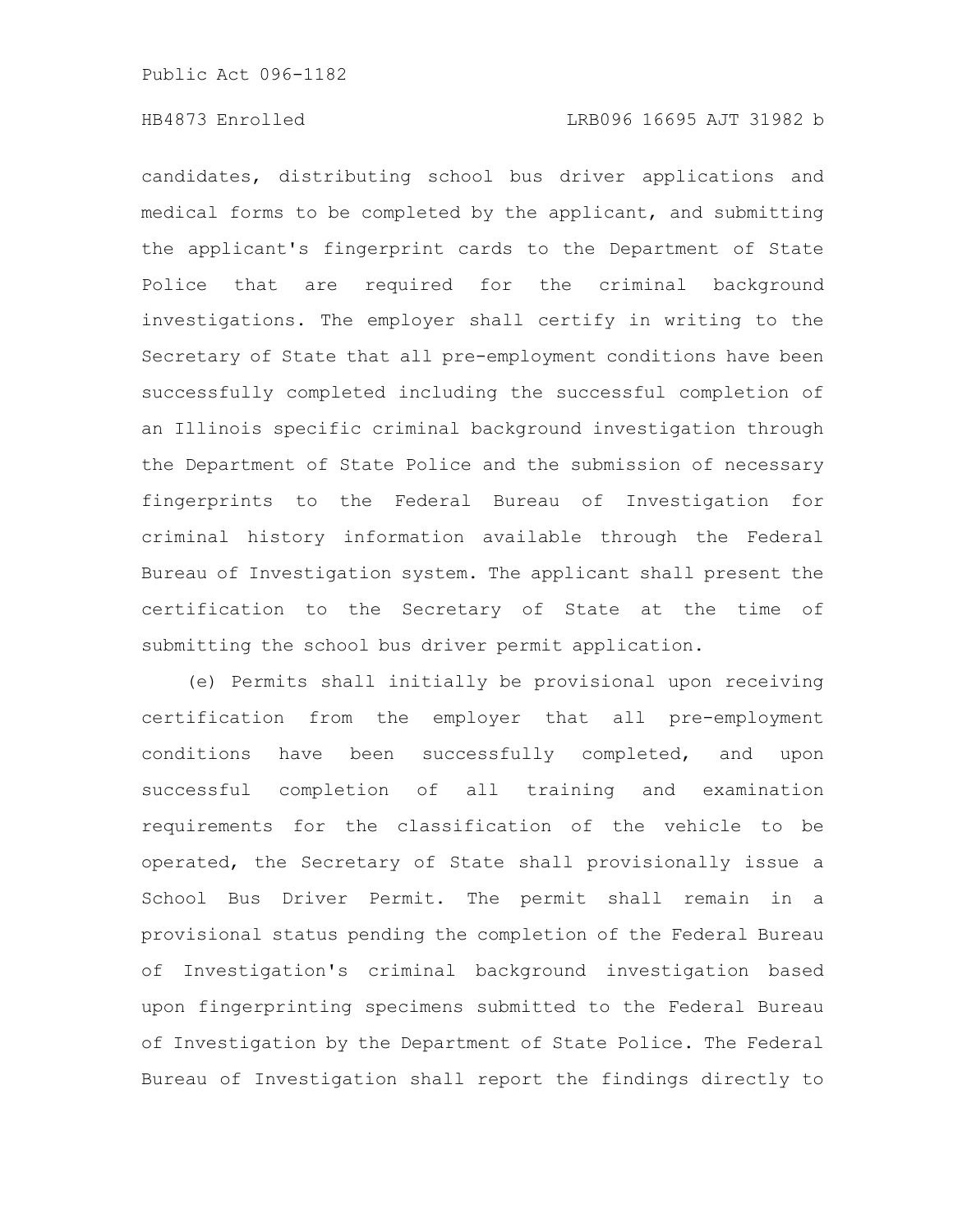the Secretary of State. The Secretary of State shall remove the bus driver permit from provisional status upon the applicant's successful completion of the Federal Bureau of Investigation's criminal background investigation.

(f) A school bus driver permit holder shall notify the employer and the Secretary of State if he or she is convicted in another state of an offense that would make him or her ineligible for a permit under subsection (a) of this Section. The written notification shall be made within 5 days of the entry of the conviction. Failure of the permit holder to provide the notification is punishable as a petty offense for a first violation and a Class B misdemeanor for a second or subsequent violation.

(g) Cancellation; suspension; notice and procedure.

(1) The Secretary of State shall cancel a school bus driver permit of an applicant whose criminal background investigation discloses that he or she is not in compliance with the provisions of subsection (a) of this Section.

(2) The Secretary of State shall cancel a school bus driver permit when he or she receives notice that the permit holder fails to comply with any provision of this Section or any rule promulgated for the administration of this Section.

(3) The Secretary of State shall cancel a school bus driver permit if the permit holder's restricted commercial or commercial driving privileges are withdrawn or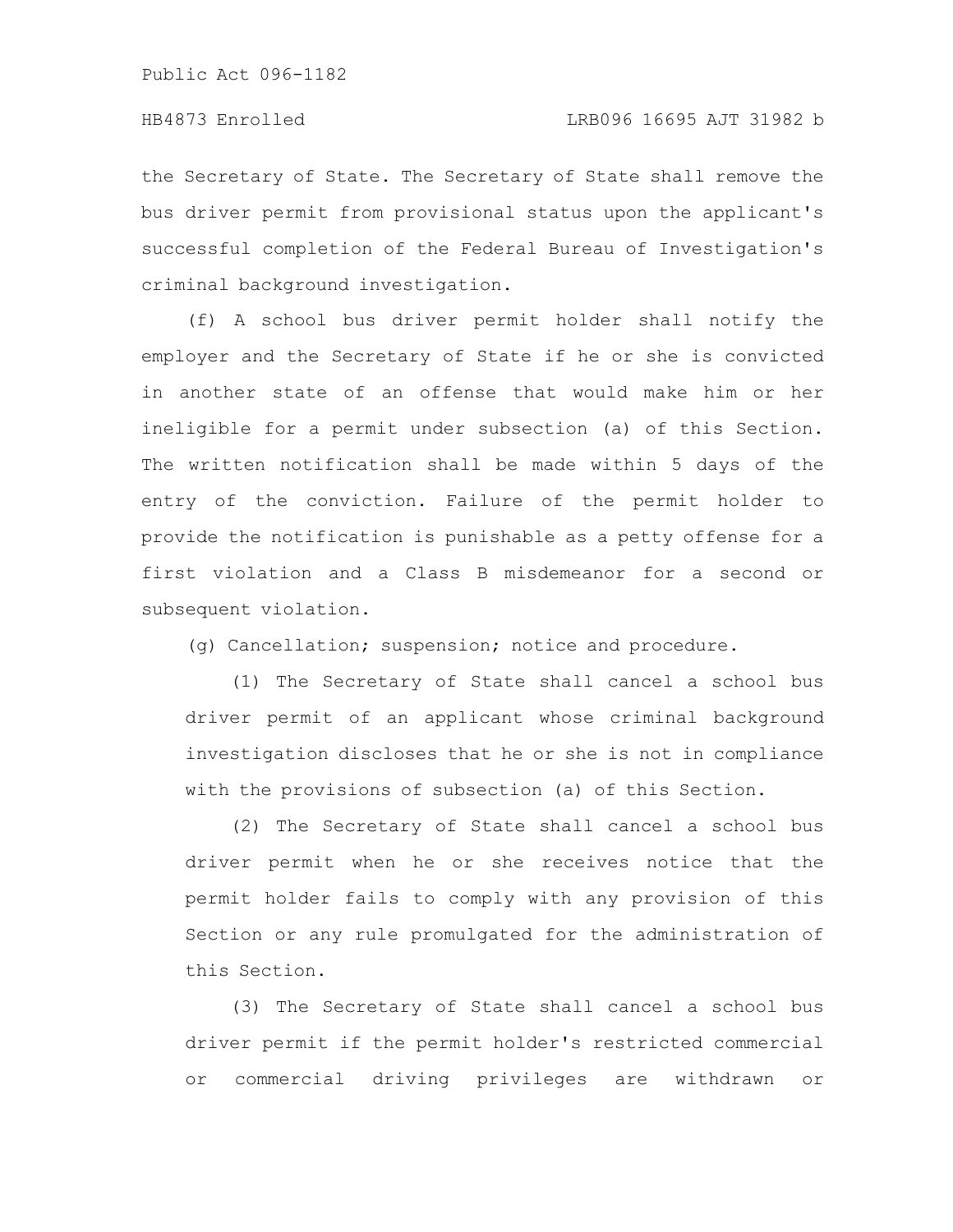### HB4873 Enrolled LRB096 16695 AJT 31982 b

otherwise invalidated.

(4) The Secretary of State may not issue a school bus driver permit for a period of 3 years to an applicant who fails to obtain a negative result on a drug test as required in item 6 of subsection (a) of this Section or under federal law.

(5) The Secretary of State shall forthwith suspend a school bus driver permit for a period of 3 years upon receiving notice that the holder has failed to obtain a negative result on a drug test as required in item 6 of subsection (a) of this Section or under federal law.

(6) The Secretary of State shall suspend a school bus driver permit for a period of 3 years upon receiving notice from the employer that the holder failed to perform the inspection procedure set forth in subsection (a) or (b) of Section 12-816 of this Code.

The Secretary of State shall notify the State Superintendent of Education and the permit holder's prospective or current employer that the applicant has (1) has failed a criminal background investigation or (2) is no longer eligible for a school bus driver permit; and of the related cancellation of the applicant's provisional school bus driver permit. The cancellation shall remain in effect pending the outcome of a hearing pursuant to Section 2-118 of this Code. The scope of the hearing shall be limited to the issuance criteria contained in subsection (a) of this Section. A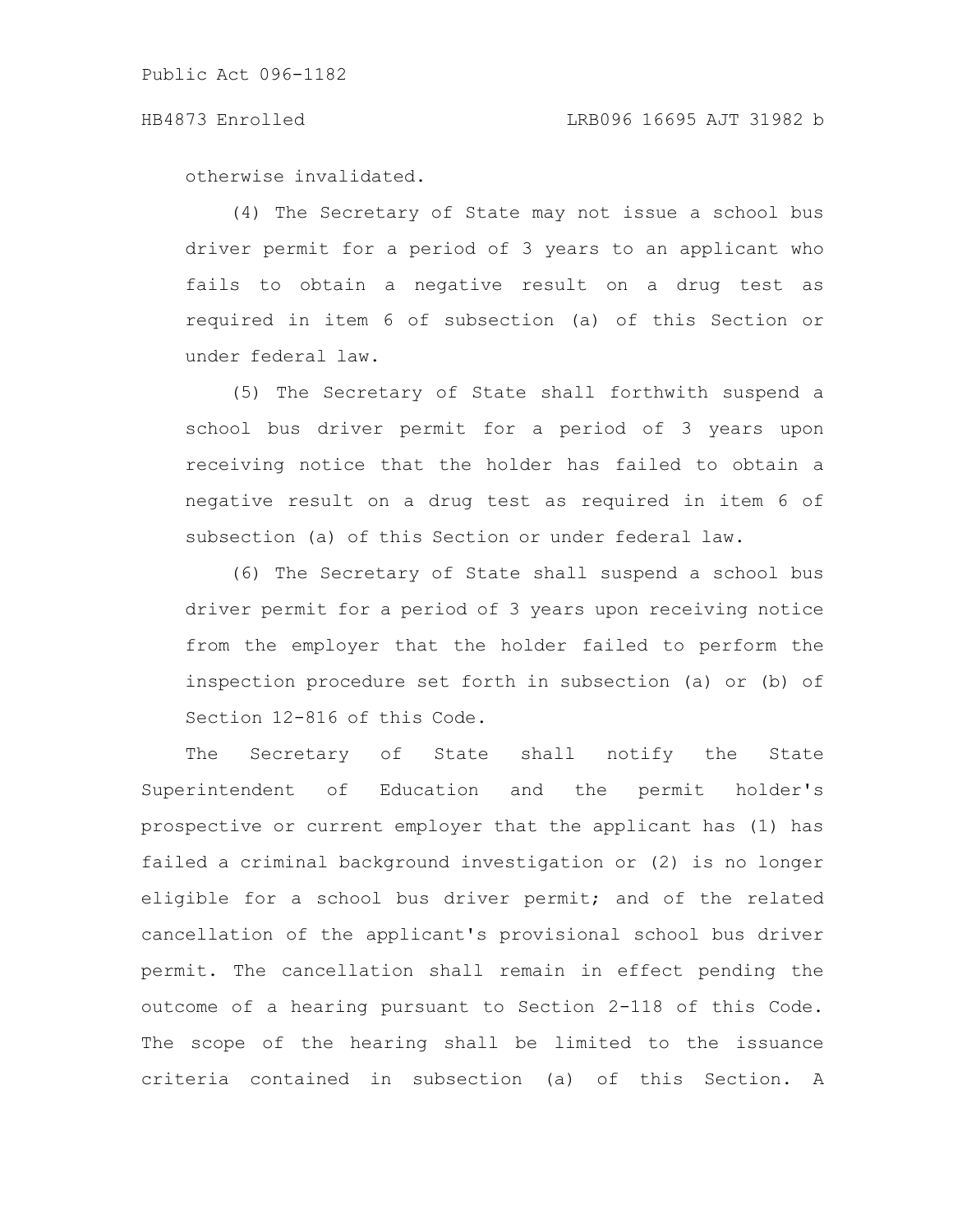# HB4873 Enrolled LRB096 16695 AJT 31982 b

petition requesting a hearing shall be submitted to the Secretary of State and shall contain the reason the individual feels he or she is entitled to a school bus driver permit. The permit holder's employer shall notify in writing to the Secretary of State that the employer has certified the removal of the offending school bus driver from service prior to the start of that school bus driver's next workshift. An employing school board that fails to remove the offending school bus driver from service is subject to the penalties defined in Section 3-14.23 of the School Code. A school bus contractor who violates a provision of this Section is subject to the penalties defined in Section 6-106.11.

All valid school bus driver permits issued under this Section prior to January 1, 1995, shall remain effective until their expiration date unless otherwise invalidated.

(h) When a school bus driver permit holder who is a service member is called to active duty, the employer of the permit holder shall notify the Secretary of State, within 30 days of notification from the permit holder, that the permit holder has been called to active duty. Upon notification pursuant to this subsection, (i) the Secretary of State shall characterize the permit as inactive until a permit holder renews the permit as provided in subsection (i) of this Section, and (ii) if a permit holder fails to comply with the requirements of this Section while called to active duty, the Secretary of State shall not characterize the permit as invalid.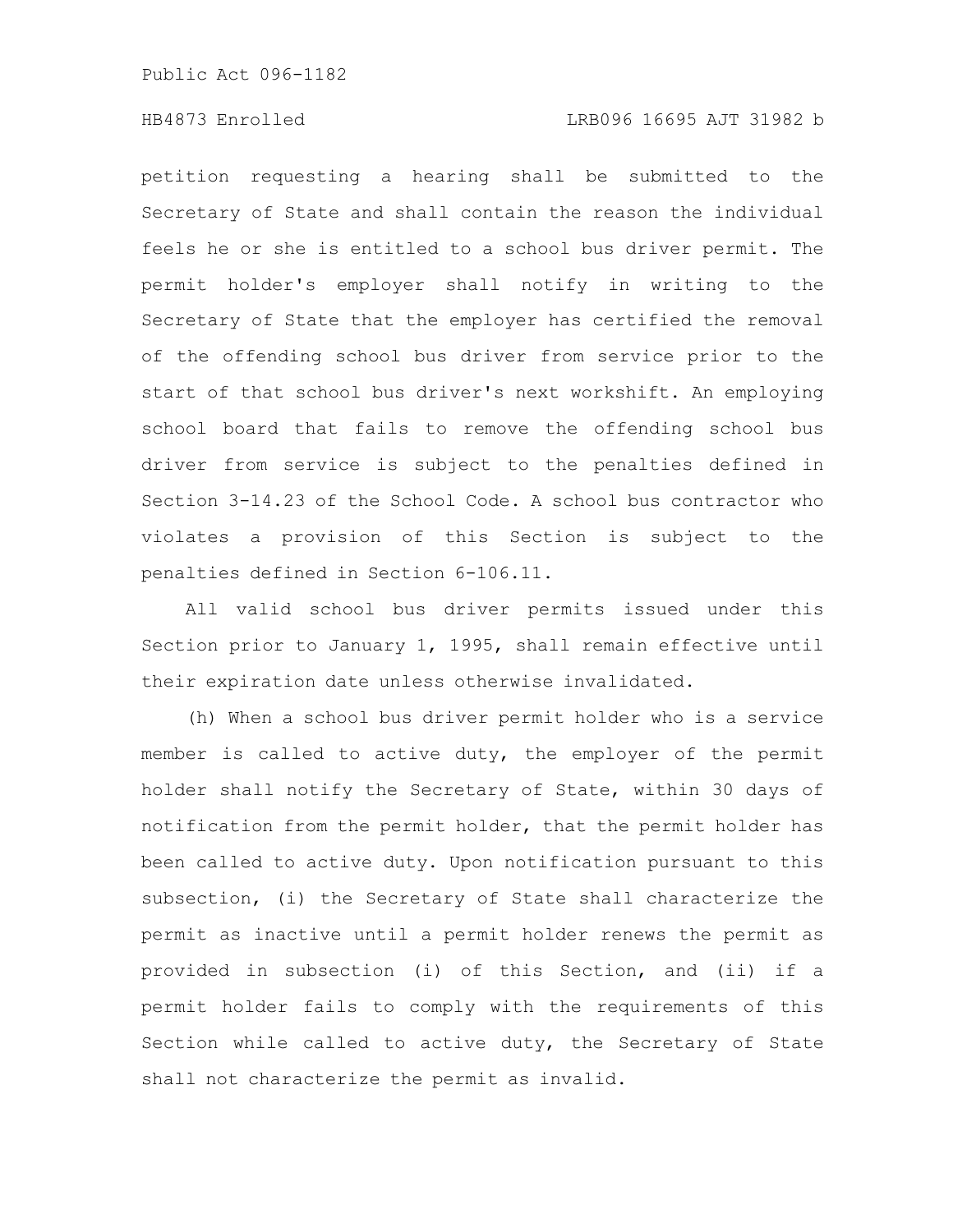# HB4873 Enrolled LRB096 16695 AJT 31982 b

(i) A school bus driver permit holder who is a service member returning from active duty must, within 90 days, renew a permit characterized as inactive pursuant to subsection (h) of this Section by complying with the renewal requirements of subsection (b) of this Section.

(j) For purposes of subsections (h) and (i) of this Section:

"Active duty" means active duty pursuant to an executive order of the President of the United States, an act of the Congress of the United States, or an order of the Governor.

"Service member" means a member of the Armed Services or reserve forces of the United States or a member of the Illinois National Guard.

(Source: P.A. 96-89, eff. 7-27-09; 96-818, eff. 11-17-09; revised 12-1-09.)

(625 ILCS 5/6-508) (from Ch. 95 1/2, par. 6-508)

Sec. 6-508. Commercial Driver's License (CDL) qualification standards.

(a) Testing.

(1) General. No person shall be issued an original or renewal CDL unless that person is domiciled in this State. The Secretary shall cause to be administered such tests as the Secretary deems necessary to meet the requirements of 49 C.F.R. Part 383, subparts F, G, H, and J.

(2) Third party testing. The Secretary of state may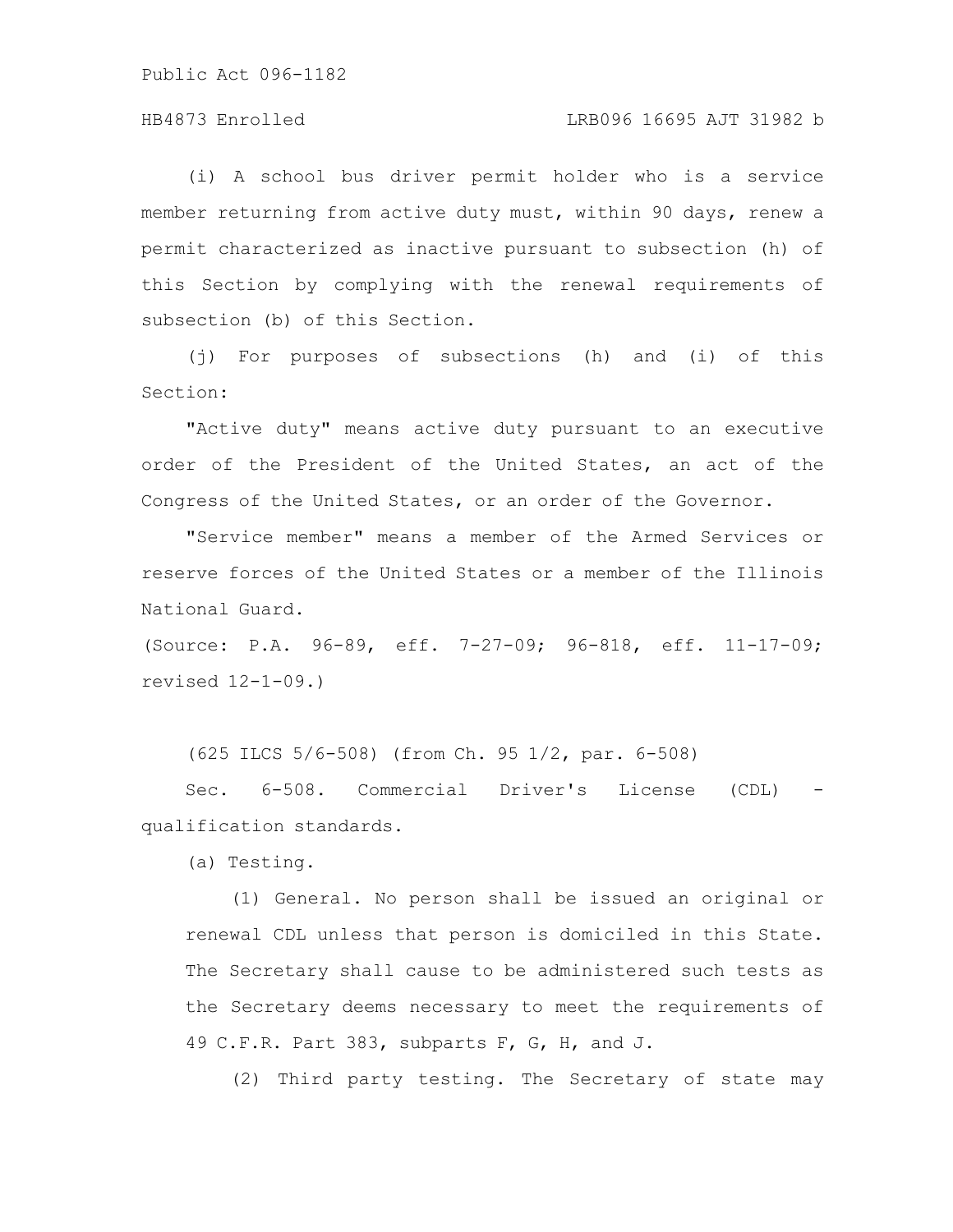authorize a "third party tester", pursuant to 49 C.F.R. Part 383.75, to administer the skills test or tests specified by Federal Motor Carrier Safety Administration pursuant to the Commercial Motor Vehicle Safety Act of 1986 and any appropriate federal rule.

(b) Waiver of Skills Test. The Secretary of State may waive the skills test specified in this Section for a driver applicant for a commercial driver license who meets the requirements of 49 C.F.R. Part 383.77 and Part 383.123.

(c) Limitations on issuance of a CDL. A CDL, or a commercial driver instruction permit, shall not be issued to a person while the person is subject to a disqualification from driving a commercial motor vehicle, or unless otherwise permitted by this Code, while the person's driver's license is suspended, revoked or cancelled in any state, or any territory or province of Canada; nor may a CDL be issued to a person who has a CDL issued by any other state, or foreign jurisdiction, unless the person first surrenders all such licenses. No CDL shall be issued to or renewed for a person who does not meet the requirement of 49 CFR 391.41(b)(11). The requirement may be met with the aid of a hearing aid.

(c-1) The Secretary may issue a CDL with a school bus driver endorsement to allow a person to drive the type of bus described in subsection (d-5) of Section 6-104 of this Code. The CDL with a school bus driver endorsement may be issued only to a person meeting the following requirements: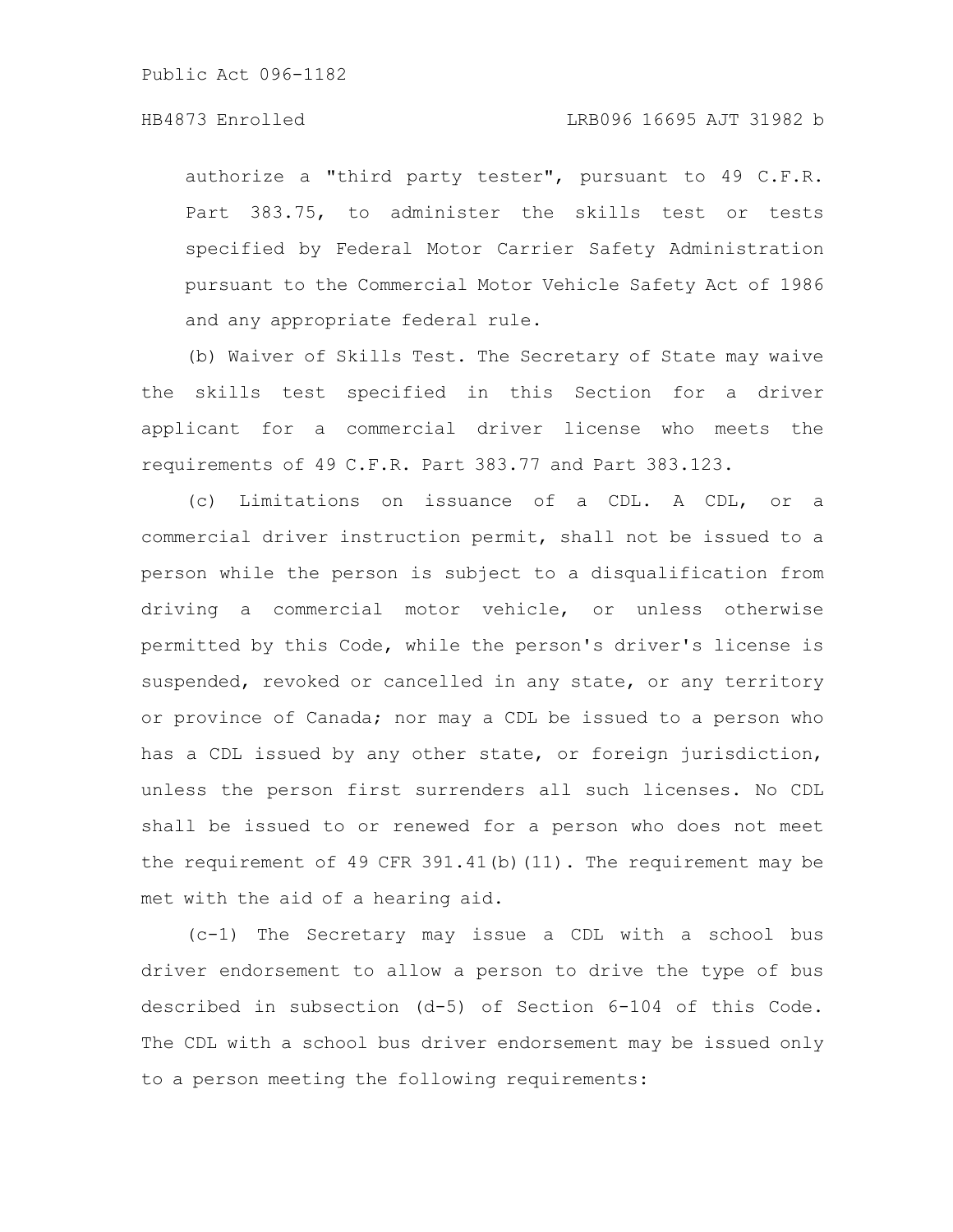# HB4873 Enrolled LRB096 16695 AJT 31982 b

(1) the person has submitted his or her fingerprints to the Department of State Police in the form and manner prescribed by the Department of State Police. These fingerprints shall be checked against the fingerprint records now and hereafter filed in the Department of State Police and Federal Bureau of Investigation criminal history records databases;

(2) the person has passed a written test, administered by the Secretary of State, on charter bus operation, charter bus safety, and certain special traffic laws relating to school buses determined by the Secretary of State to be relevant to charter buses, and submitted to a review of the driver applicant's driving habits by the Secretary of State at the time the written test is given;

(3) the person has demonstrated physical fitness to operate school buses by submitting the results of a medical examination, including tests for drug use; and

(4) the person has not been convicted of committing or attempting to commit any one or more of the following offenses: (i) those offenses defined in Sections 8-1.2, 9-1, 9-1.2, 9-2, 9-2.1, 9-3, 9-3.2, 9-3.3, 10-1, 10-2, 10-3.1, 10-4, 10-5,  $\underline{10-5.1}$ , 10-6, 10-7,  $\underline{10-9}$ , 11-6,  $\underline{11-6.5}$ , 11-6.6, 11-9, 11-9.1, 11-9.3, 11-9.4, 11-14, 11-14.1,  $11-15$ ,  $11-15.1$ ,  $11-16$ ,  $11-17$ ,  $11-17.1$ ,  $11-18$ ,  $11-18.1$ , 11-19, 11-19.1, 11-19.2, 11-20, 11-20.1, 11-20.3, 11-21, 11-22, 11-23, 11-24, 11-25, 11-26, 12-2.6, 12-3.1, 12-4,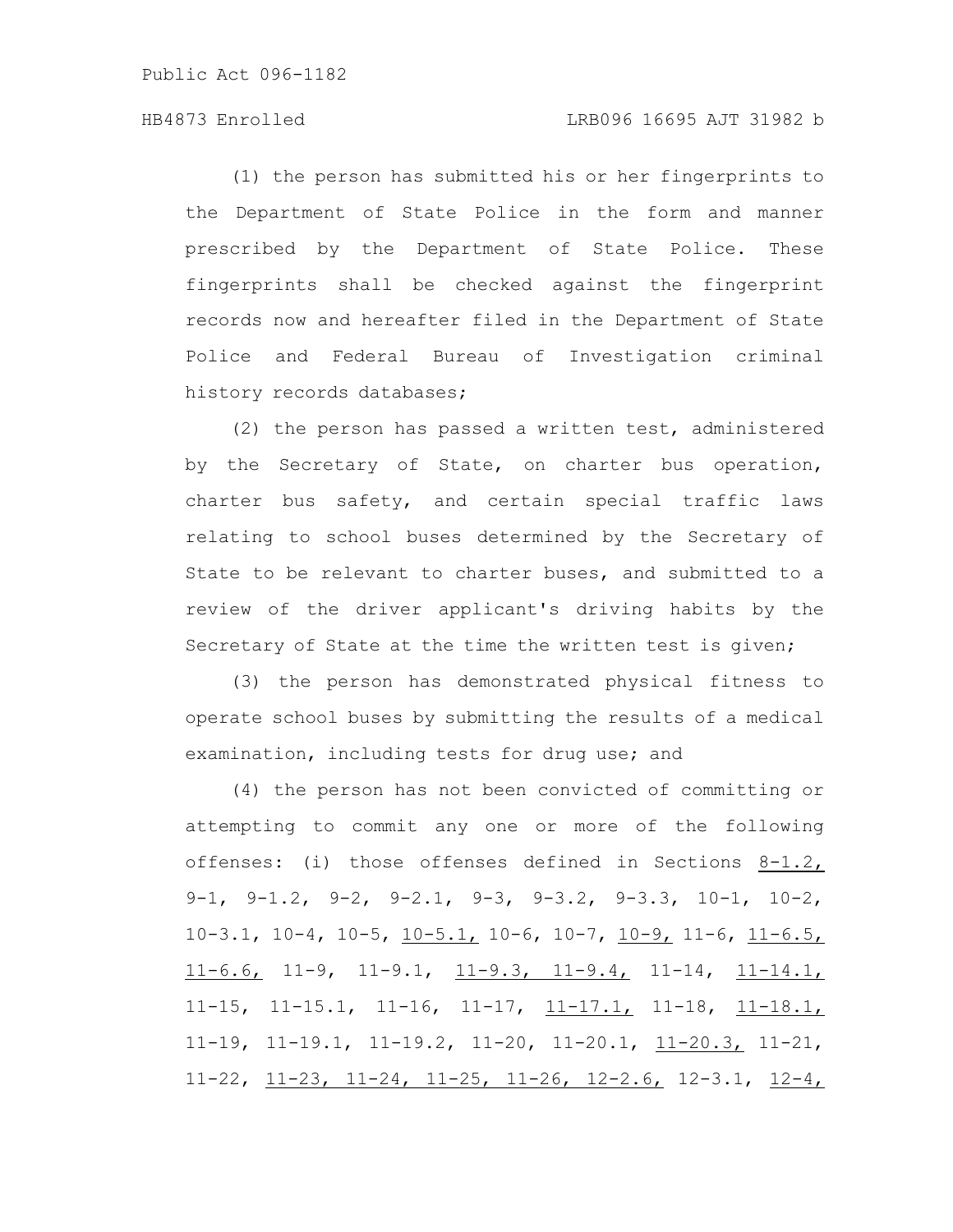12-4.1, 12-4.2, 12-4.2-5, 12-4.3, 12-4.4, 12-4.5, 12-4.6, 12-4.7, 12-4.9, 12-6, 12-6.2, 12-7.1, 12-7.3, 12-7.4, 12-7.5, 12-11, 12-13, 12-14, 12-14.1, 12-15, 12-16, 12-16.2, 12-21.5, 12-21.6, 12-33, 16-16, 16-16.1, 18-1, 18-2, 18-3, 18-4, 18-5, 20-1, 20-1.1, 20-1.2, 20-1.3, 20-2, 24-1, 24-1.1, 24-1.2, 24-1.2-5, 24-1.6, 24-1.7, 24-2.1, 24-3.3, 24-3.5, 31A-1, 31A-1.1, and 33A-2, and 33D-1, and in subsection (b) of Section 8-1, and in subsection (a) and subsection (b), clause  $(1)$ , of Section  $12-4$ , and in subsection (A), clauses (a) and (b), of Section 24-3, and those offenses contained in Article 29D of the Criminal Code of 1961; (ii) those offenses defined in the Cannabis Control Act except those offenses defined in subsections (a) and (b) of Section 4, and subsection (a) of Section 5 of the Cannabis Control Act; (iii) those offenses defined in the Illinois Controlled Substances Act; (iv) those offenses defined in the Methamphetamine Control and Community Protection Act; (v) any offense committed or attempted in any other state or against the laws of the United States, which if committed or attempted in this State would be punishable as one or more of the foregoing offenses; (vi) the offenses defined in Sections 4.1 and 5.1 of the Wrongs to Children Act; and (vii) those offenses defined in Section 6-16 of the Liquor Control Act of 1934; and (viii) those offenses defined in the Methamphetamine Precursor Control Act.